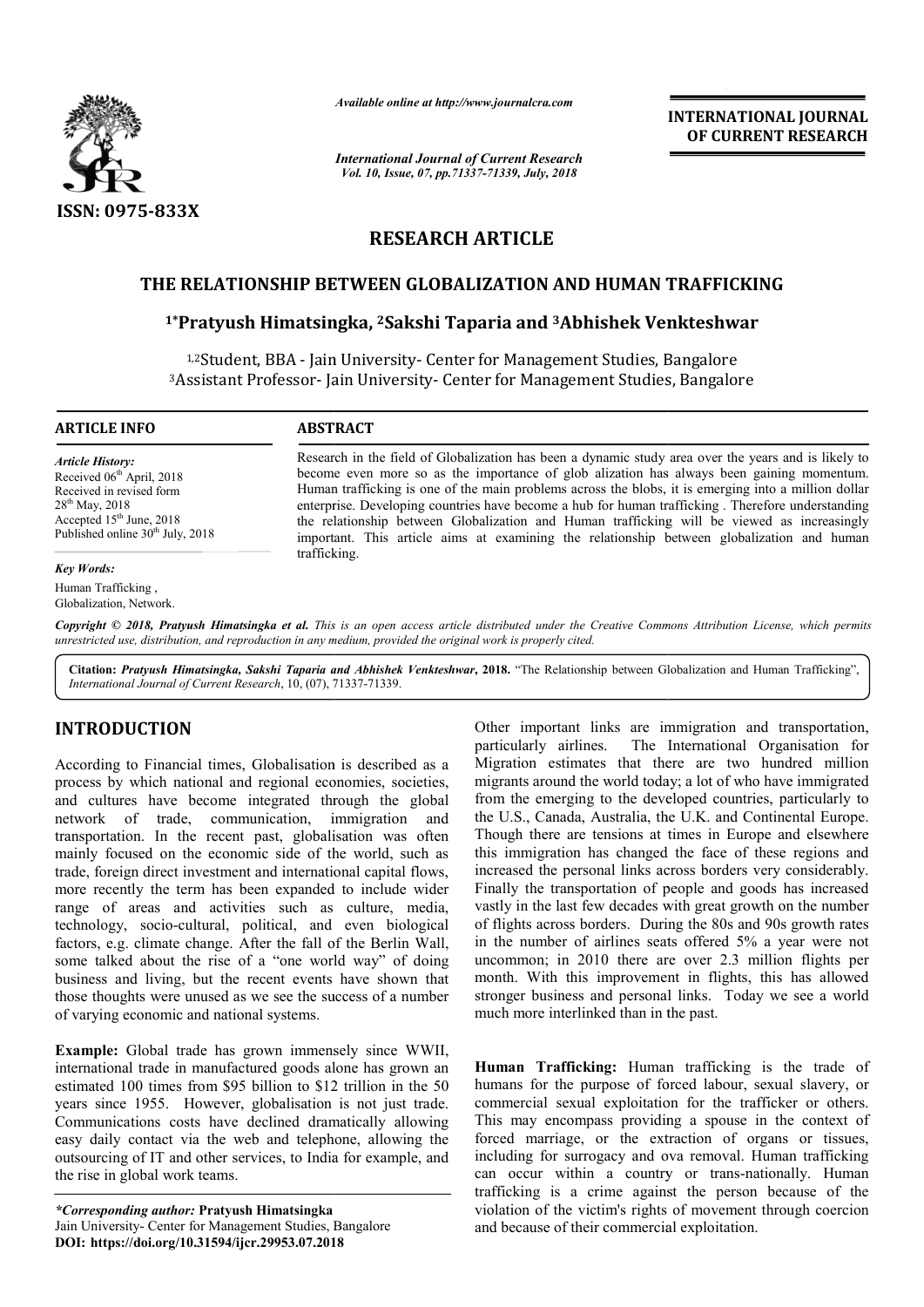

**Figure 1. Drivers of Globalisation**

Human trafficking is the trade in people, especially women and children, and does not necessarily involve the movement of the person from one place to another.



**Figure 2. Risk Factors**

**Literature review:** Baird, Vanessa. 2007 conveys the negative repercussions of economic globalization and its unwitting promotion of sex trafficking. The article includes examples of education programs designed to discourage men from soliciting sex, and also the new global trend started by Sweden in 1998 of pursuing and prosecuting the traffickers and those seeking these illicit services as opposed to targeting the sexworkers themselves. Bales, Kevin. 2004 highlights a modern form of slavery attributable to three interrelated factors: a population explosion that has inundated world markets with impoverished and desperate people; economic globalization and modernized agriculture that has made agrarian lifestyles increasingly obsolete; and rapid economic change in developing countries that has bred corruption and violence while simultaneously destroying social norms. All of these phenomena are brought to light through the author's use of country and individual case studies. The author presents suggestions for combating this "new" slavery including calling on researchers to follow the flow of raw materials from slave to marketplace to identify corporations linked to slavery. This is a comprehensive analysis of globalization and its detrimental socio-economic repercussions that increase vulnerability to trafficking within certain demographics. Bales, Kevin. 2000 in

his article, "Expendable People: Slavery in the Age of Globalization.": deals more with slavery than with human trafficking in particular. However, it contains a section in which globalization is defined, and in which the facilitation of trafficking across nation-states is discussed. The author shows how forms of slavery have evolved by making a comparison between old and new usages of slaves. The author stresses that new forms of slavery and human trafficking are not just outcomes of economic globalization, but are part of the globalization process itself as people become commercialized and are exploited for a variety of different reasons. Bales, Kevin. 2005 renders a concise working definition of globalization as it pertains to the facilitation of human trafficking. Specifically, Bales considers globalization a process that, in part, disseminates practices, values, technology, and other human products throughout the globe. Bales alludes to the fact that economic globalization and the facilitation of trade between nation-states has contributed a great deal to the trafficking of humans across state boundaries.

Bertone, Andrea M. 2004 focuses on transnational efforts to combat trafficking. The author highlights three themes: sex trafficking vs. labor trafficking; legalization vs. abolition; and supply vs. demand. The author awards credit to NGOs for campaigns to clamp down on violence against women for having a positive effect in the global campaign to combat trafficking. However, the author expresses frustration with the global governance structure. Namely, the author denounces a lack of coordination between NGOs, international institutions, and state governments. Biemann, Ursula. 2002. alludes to the notion that globalization is a "gendered" process that, in particular, makes women most vulnerable to exploitation and trafficking. Much discourse is dedicated to the idea that large syndicates alone are not culpable for human trafficking, but rather smaller groups acquainted with the trafficked people themselves are responsible. This is an authoritative source specific to the trafficking of women and not useful for understanding the whole spectrum of human trafficking. Cao, Lan. 2004refers to specific organized crime groups such as the Chinese Triads and the Russian and Italian Mafias responsible for a considerable share of global human trafficking. The author notes that the market supersedes states' capabilities to control trafficking especially when proceeds are laundered and remitted to underground banks around the world that operate in cultures where the absence of rule of law hinders international crackdowns on these operations.

Chastain, Claudine. 2006 touches on the notion that free trade agreements between nationstates exacerbate the existing deficiencies in the underdeveloped state when state institutions are weak and do not assist poorer demographics. The author presents statistics indicating that poverty increased in Mexico after a free trade agreement was signed with the United States. This article is germane for those trying to understand how foreign policy, coupled with economic globalization, facilitates human trafficking across state borders. Chuang, Janie. 2006 argues that current legal responses to human trafficking fail to address the socio-economic causes that make people vulnerable to trafficking to begin with. Instead of solely focusing on the prosecution of traffickers, there should be a push throughout the international community to promote basic economic, social, and cultural rights. The absence of these rights, especially in the underdeveloped world, has perpetuated the trafficking of humans. By advocating grass-roots remedies, the author takes a pro-active and pre-emptive approach to